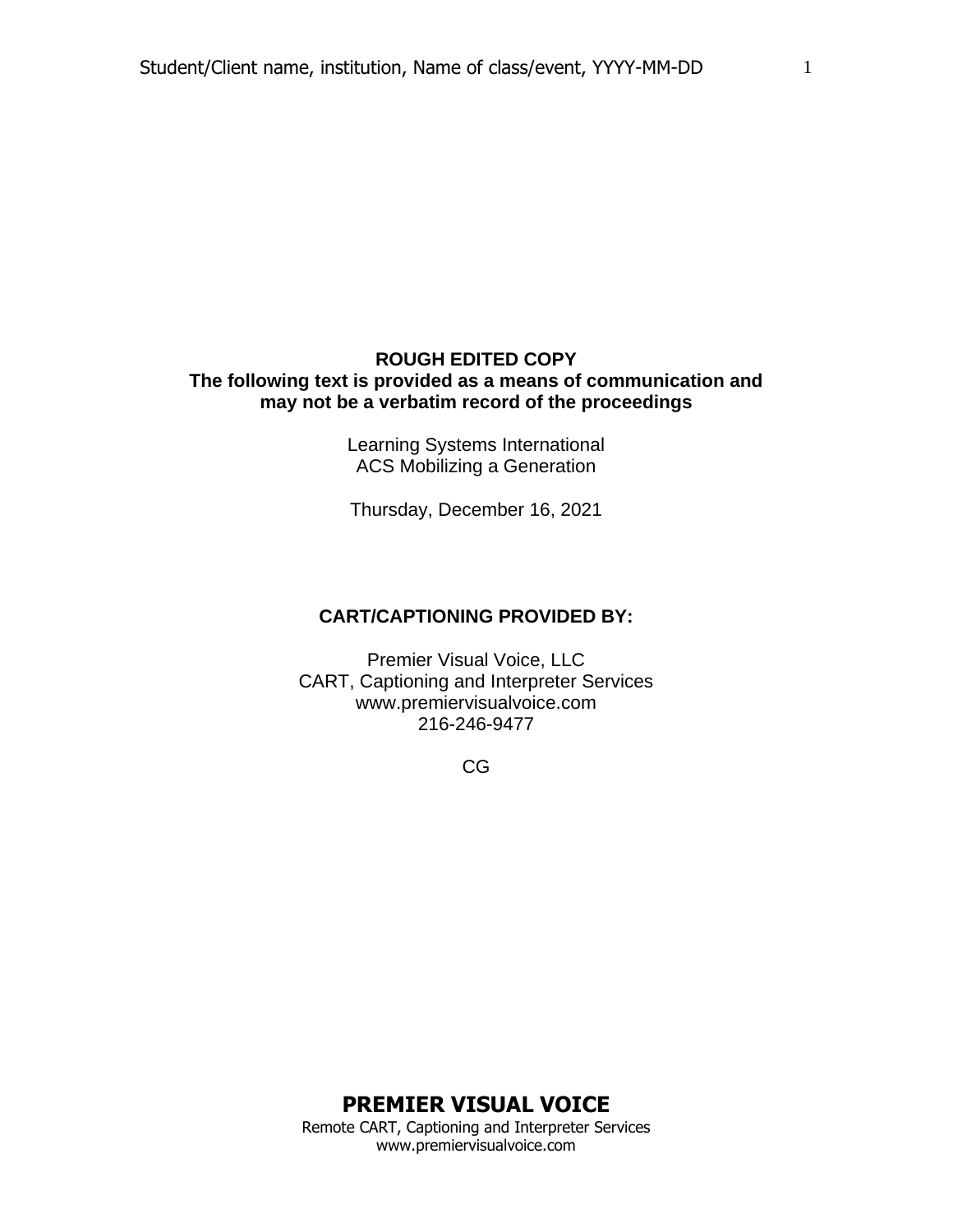#### 14:54:21 [Music]

15:02:53 >> Good afternoon, everyone. Welcome to today's webinar. Before we begin, I'm going to go over a few housekeeping tips.

15:02:53 The audio for this event is broadcasting by phone and online. The event is lecture only, the microphones are muted to reduce background noise.

15:02:53 To adjust the audio through your computer, go to the bottom left of the screen, click the small area next to audio settings and select the speaker.

15:02:56 Some of viewers get better audio when streaming, while others get better by phone. If you have difficulties, you may want to try different connection method. There several Zoom features we will use.

15:03:14 At the top of the screen click the View Options button and select Exit Full Screen to display the Chat panel.

15:03:14 Use the Chat panel to receive links and resource information or to share an idea and respond to session activities.

15:03:15 Be sure to select everyone from the drop-down menu when using Chat. 15:03:24 You can use the Raise Hand feature if you have a technical issue and need assistance. The support team will contact you individually, via Chat. 15:03:35 You can select the Q&A panel to ask any questions you have during the event. You can select the Closed Captioning icon for live captioning in English. 15:03:43 If you would like to view captioning in Spanish, you can select the Streamtext link that I just posted to the Chat.

15:03:50 We are going to record this event, so I will start that and turn it over to our presenters.

15:04:04 >> Recording in progress.

15:04:06 >> Thank you for joining us for the first of two webinars on the Foster Grandparent and Senior Companion Program in action – mobilizing a generation. 15:04:19 Hello everyone and thank you for learning with us today. My name is Debra Truchon, and it's always a pleasure to host webinars like this.

15:04:27 Today am joined by my colleagues Emily Flanagan, you will see her in the Q&A box answering questions.

#### **PREMIER VISUAL VOICE**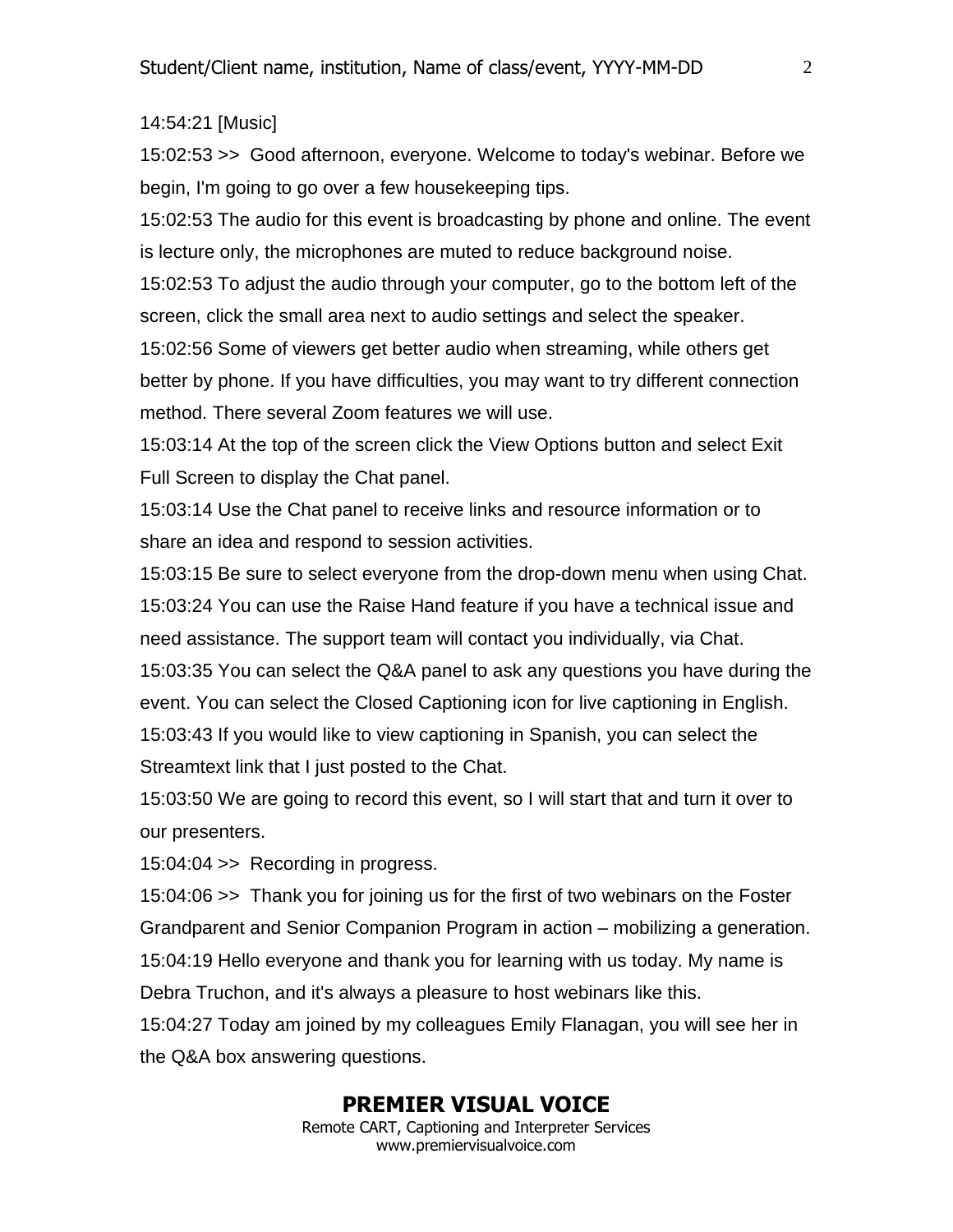15:04:41 You will see them in the Q&A pod again, so please make sure to submit any questions you have into the Q&A pod.

15:04:54 So we can see your questions and either respond in writing or at the end. Answer the questions you may have. In the event we are not able to get to all of the questions, we muted the Q&A pod.

15:05:07 We also use the Q&A pod questions to help us update our FAQs. Again, use the Q&A pod.

15:05:28 This opportunity is for the AmeriCorps Seniors Foster Grandparent Senior Companion Replacement Opportunity.

15:05:28 It is an opportunity available right now and I get excited about these opportunities because it's a great time to expand services, as well as meet the needs of our community.

15:05:43 It's a replacement opportunity, so it's addressing communities that have had either a Foster Grandparent program or a Senior Companion.

15:05:45 We are looking to provide a service in the community so we can reestablish the volunteer opportunities.

15:06:06 I do want to manage expectations and say it is my goal to get to all the questions you may have, but also know we have an hour to get through the content.

15:06:18 One caveat about questions, because this is a competitive opportunity, there are questions I cannot answer. If your question is specific or requires a lot of context or discussion, we cannot address that today.

15:06:29 We want to make sure everyone gets all the information they need. In that case, you can send your questions to the email address.

15:06:29 It is 2022fgpscpreplacement@cncs.gov.

15:06:36 Thank you to our LSI host for putting that in the chat box.

15:06:53 There is another question that none of us can answer today because of the type of opportunity it is.

15:06:53 We cannot provide individual coaching or advice.

#### **PREMIER VISUAL VOICE**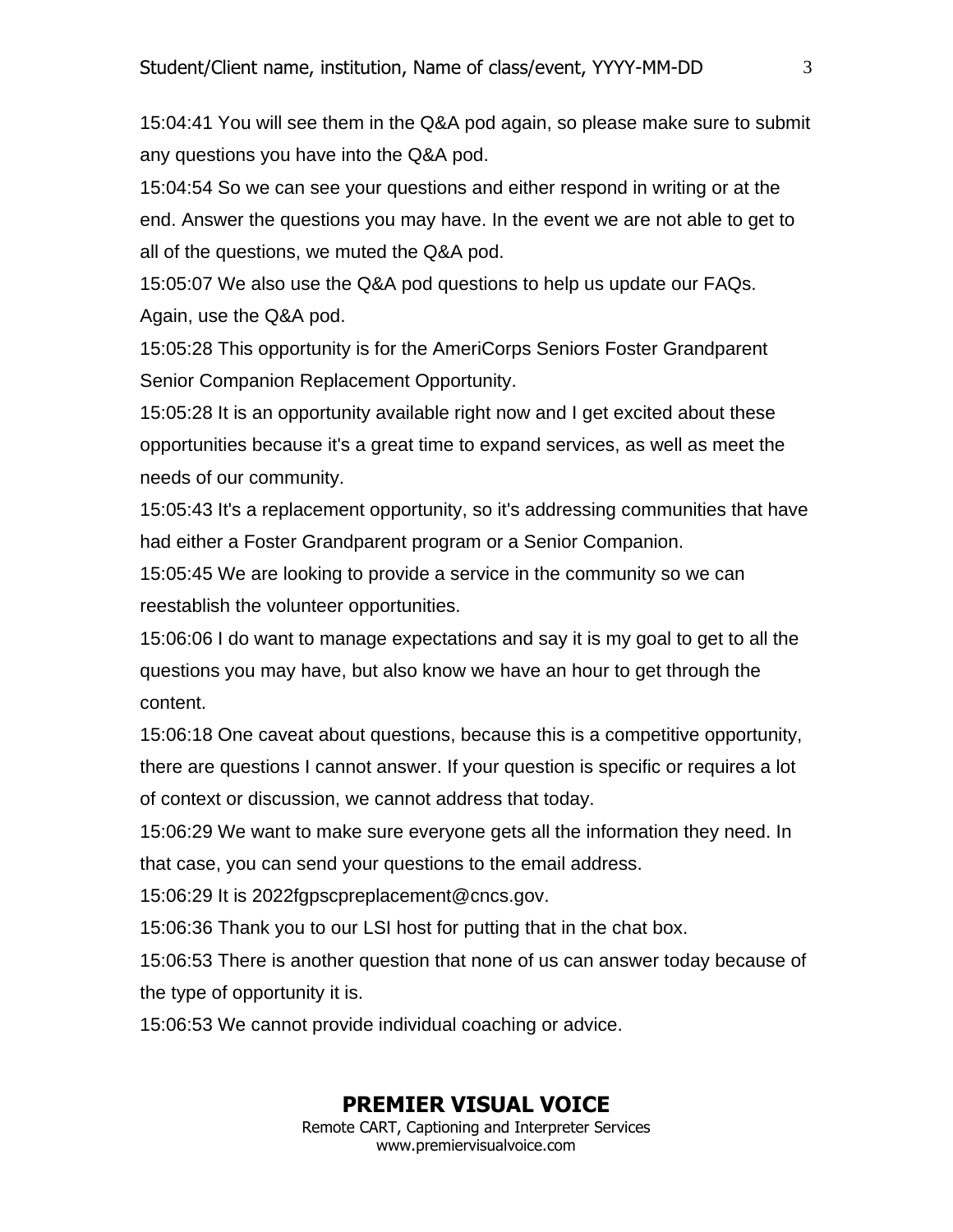15:07:09 This is a competitive process. We want to get great applications and we want to make sure it is fair to everyone involved.

15:07:09 I cannot tell you what to put in the application, and I cannot tell you whether to start your program this way or that way.

15:07:24 That is all up to you as you complete your application. But I can help you with the requirements and tools available, but it is up to you to put together your best application for this process.

15:07:38 This is one of two webinars for this particular topic. It's also one of six that are available for this opportunity.

15:07:45 All recordings will be posted on the Opportunity of Funding page at least a week out from the recordings.

15:08:06 This is because we have a great staff online that are typing out, Closed Captioning in English as well as Spanish, so they need time to prepare what they hear me saying as well as what you hear on the screen so it is as helpful as possible for those that need Closed Captioning for English and Spanish.

15:08:11 We need at least a week. Sometimes it may take a little bit longer. A week is a good timeframe.

15:08:17 You will find that on the Opportunity of Funding page. It is also linked in the Chat.

15:08:38 We have some questions we will do a poll to find out who is on the line, what you know about the program.

15:08:45 Let's put up the first poll. Has your organization received a federal grant before, including one or more AmeriCorps programs like AmeriCorps Seniors program?

15:08:55 Go ahead and put your answers in.

15:09:17 I think we have the majority. Majority of you have said yes. That is great to hear. You have experience with that. We hope we can answer the questions for those and the not sure.

15:09:17 I am glad you guys are here.

### **PREMIER VISUAL VOICE**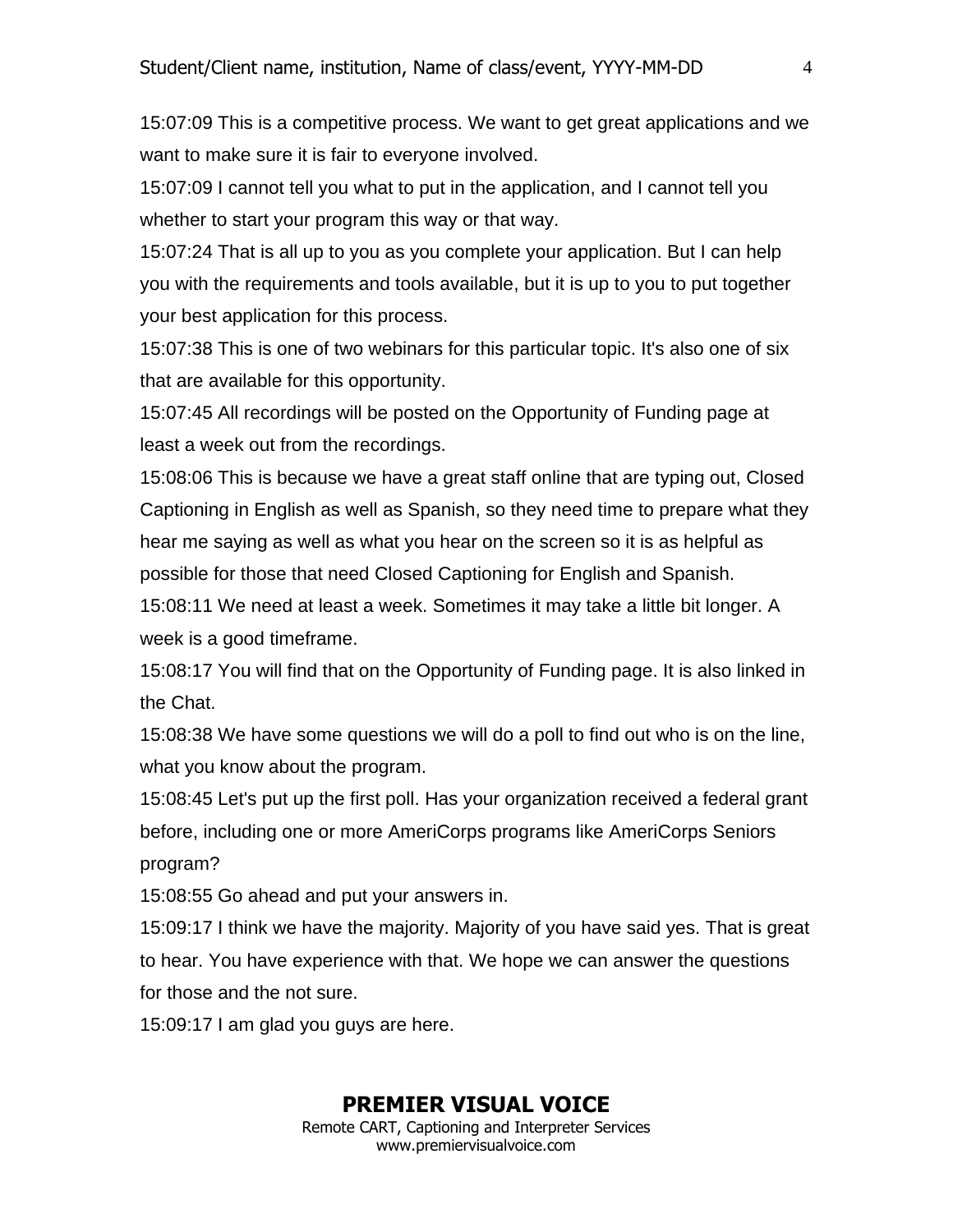15:09:23 Let's move onto the next one. How well do you know AmeriCorps Seniors?

15:09:37 I'm brand-new to all of this, I'm familiar with how works, but not a grantee or a current grantee?

15:09:37 ?

15:09:58 Let's share the answers. Quite a few of you are current grantees. Great, this will be familiar information. Some are familiar, but not yet a grantee. Good to know. And a couple of you are brand-new.

15:10:12 How would you describe the primary field of your organization?

15:10:18 Are you aging, volunteerism, community development, faith-based,

higher education, state, county, municipal or other government, or something else?

15:10:43 Okay. Quite a few are aging. Volunteerism, a sprinkle in faith-based, federal or state, and something else. Great..

15:10:47 We have two more to go. How did you hear about us?

15:10:59 Some of you are a current grantee, maybe you heard it from an American AmeriCorps employee.

15:10:59 Maybe an email from a partner.

15:11:15 And other. Okay. Good to see how communication is getting out there.

15:11:24 And then the last one. Have you attended any of the other webinars?

15:11:24 Yes, no, or not sure.

15:11:32 Maybe not sure because there is a lot going on as it gets closer to the holidays.

15:11:49 This is good to know that quite a few of you have not attended any other webinars.

15:12:02 I do highly recommend them. We have posted a couple webinars on the funding opportunity page. How to submit an application in eGrants, an overview of all the programs. For those of you that are new, I highly recommend you go to those recordings.

**PREMIER VISUAL VOICE**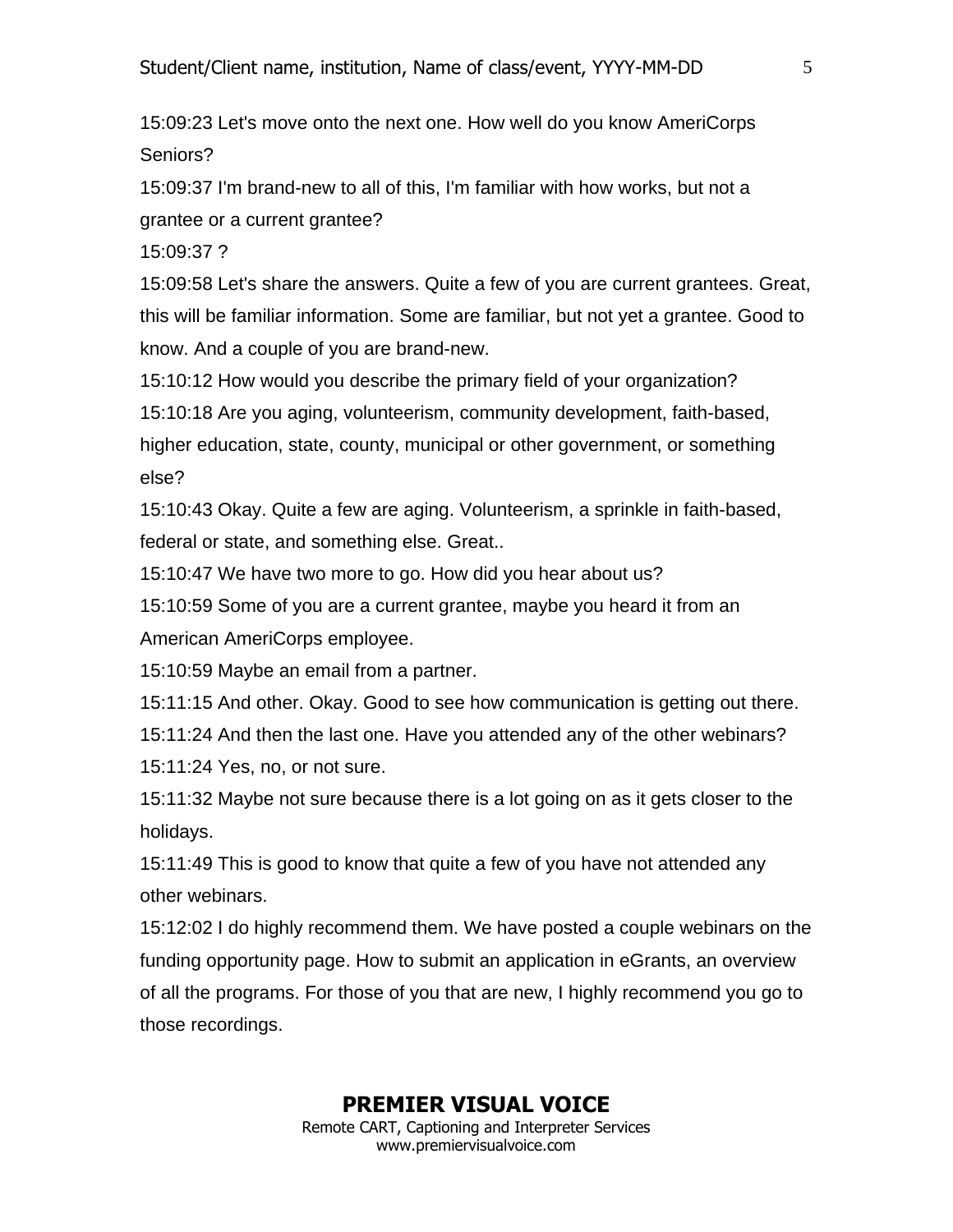15:12:19 Thank you. Here is our agenda for today. Before we dive into the heart of it, we will go over some basics of the opportunity.

15:12:33 We will be talking about community impact, how to leverage volunteers to make a difference. We are going to give you a little bit of a refresher to go over the Foster Grandparent and Senior Companion Program and how they work. 15:12:53 And then we will start to get into practical applications. We will look at

focus areas and funding priorities. Two different things that are very important to master for your application.

15:13:00 We will look at sponsors and stations, two key terms and how those kinds of organizations can come together for a great impact.

15:13:08 And then we will look at some examples of AmeriCorps Seniors in specific Foster Grandparent and Senior Companion Programming. Let's start with the basics.

15:13:28 AmeriCorps Seniors are currently accepting applications for the AmeriCorps Seniors Foster Grandparent and Senior Grandparent Replacement opportunity.

15:13:30 You can go into our system and begin your application or submit your application between now and February 3.

15:13:40 No later than 5:00 PM Eastern Time February 3, no later than 5:00 PM Eastern Time.

15:13:53 Please make sure to review the Appendix A for the opportunities available for the Foster Grandparent or Senior Companion.

15:13:58 Those are the only available opportunities for these two opportunities.

15:14:13 On the screen I have taken a screenshot of our country and colorcoded it by state.

15:14:13 In blue you will see states in which there are opportunities for Foster Grandparent program.

15:14:20 And purple you will see opportunity for AmeriCorps Seniors Senior Companion program.

15:14:20 There is no overlap for these programs.

#### **PREMIER VISUAL VOICE**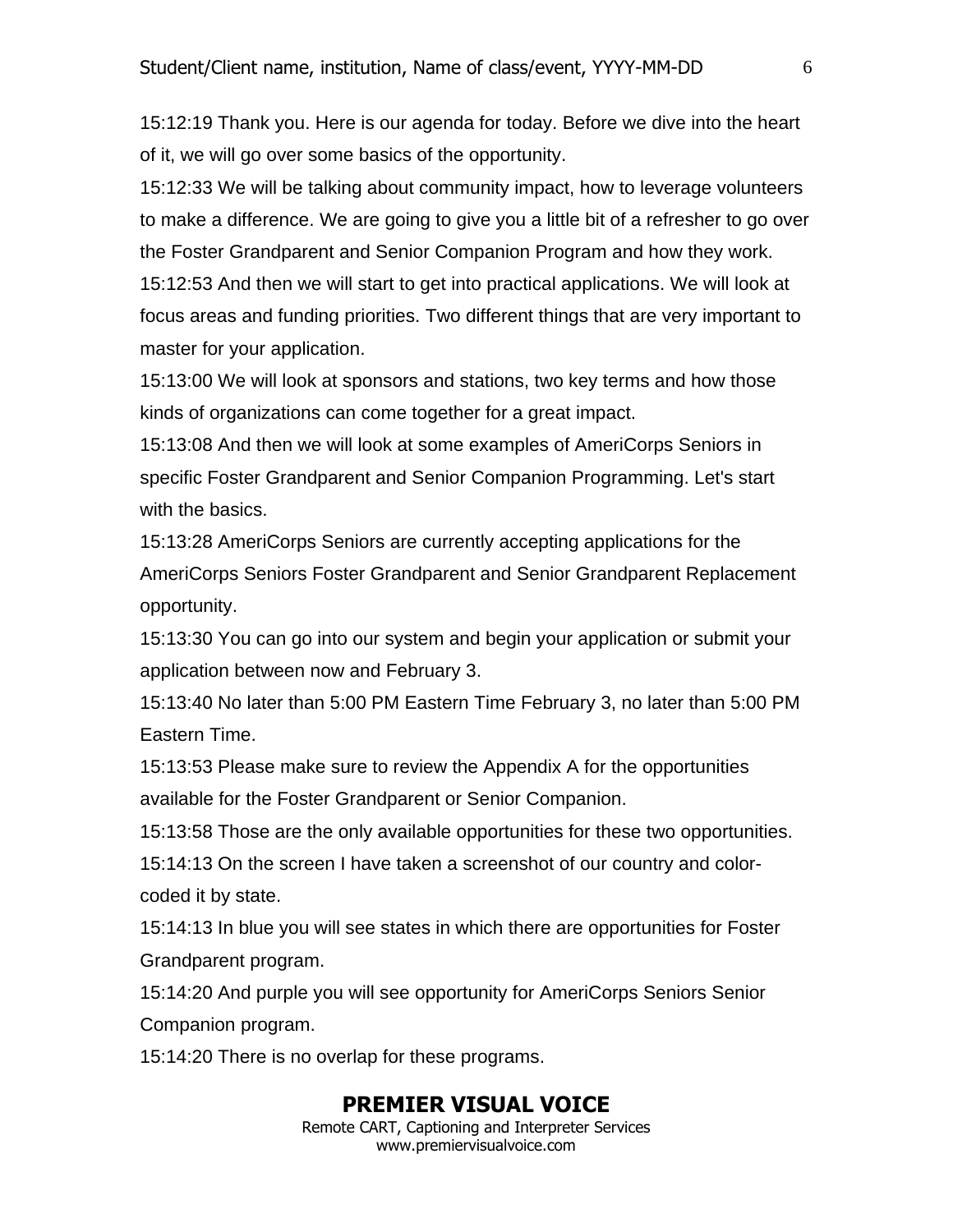15:14:24 Is clearly indicated by a blue or purple.

15:14:40 These opportunities are listed on a table called Appendix A. It is an appendix to the funding to the Notice of Funding Opportunity.

15:14:48 It is an appendix to that. It shows you all of the open funding opportunities.

15:14:57 We will talk later in the hour about how to propose what you and your organization would like to serve.

15:15:08 Just know that Appendix A is an important document. Again, it is associated with the Notice of Funding Opportunity. Always start with that Notice and review the list of opportunities within the appendix.

15:15:42 One of the main resources you will use, many of your first questions are likely along the lines of what you are seeing on the screen now.

15:15:42 How long is the award?

15:15:42 What is review process?

15:15:42 Are any match funds required? What information should I include in my application? What kind of project is AmeriCorps Seniors hoping to fund?

15:15:51 The vast majority of these questions are answered in a document called the Notice of Funding Opportunity.

15:15:56 This is a gateway to this opportunity. Read it, read it again and again, make notes. It is your guide to all of these primary questions.

15:16:22 It is remapped to the opportunity and it has all the information you need. It will either be available in this document or linked in the document in the Notice of Funding Opportunity.

15:16:22 This is where you should start. Read it, know it upside down, backwards, and forwards.

15:16:25 It is a very critical document.

15:16:36 On the screen we show where you will see it. There are two separate notices, one for the Foster Grandparent and one for the Senior Companion.

15:16:44 If you are applying to both, make sure you read both, but if you are applying to one, read that particular document.

#### **PREMIER VISUAL VOICE**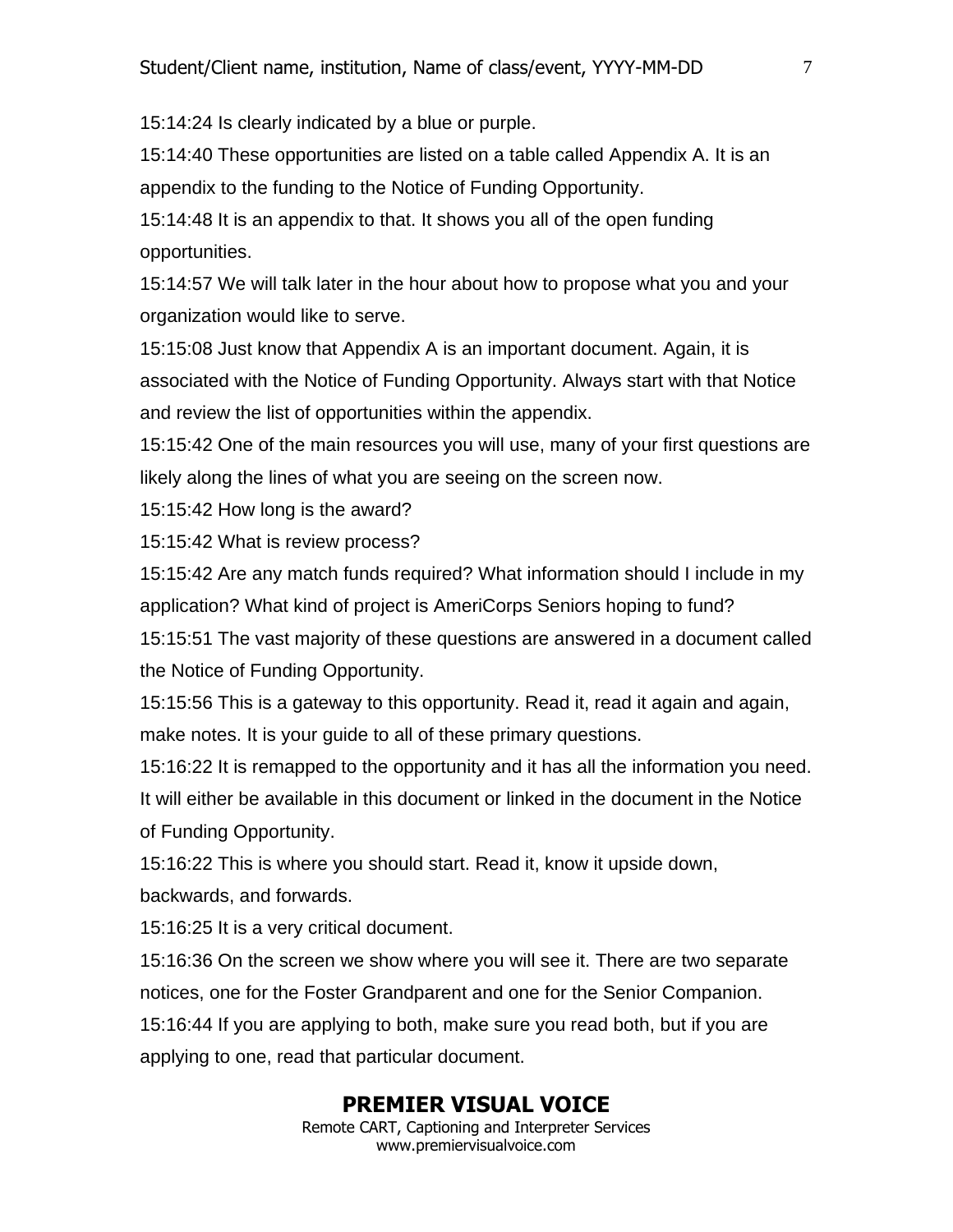15:17:02 Here are some resources to get you through the application process. In addition to the NOFO or Notice, there are other resources that you will find to be important and helpful.

15:17:17 The most important is the Appendix A. It is a list of the available opportunities.

15:17:17 You must apply to an area listed on Appendix A.

15:17:33 There are further instructions in the Notice on how to list your application.

15:17:39 We have Appendix B, which explains our National Performance Measures in depth. We offer a specific webinar on this topic that goes more indepth on the National Performance Measures.

15:17:50 We will cover how to enter your information for performance measures a little bit today and we will also review that in the how to submit your application in eGrants.

15:17:53 I recommend you go to the webinar that will be posted by next week.

15:18:03 Appendix C is a helpful document to review when learning all the terms and definitions used by AmeriCorps and AmeriCorps Seniors.

15:18:11 If you are in a form and are looking up something, that is a great place to refer back to.

15:18:20 There is also the grant application instructions. It is a step-by-step guide to navigating our electronic grants management system.

15:18:34 It also includes a work plan development worksheet as an appendix, which is helpful when you are developing your work plan and your performance measures.

15:18:46 I highly recommend you refer to that. Also with any instructions is a checklist of your budget. I highly recommend you go to that appendix.

15:19:02 You can find this in the grant application instructions.

15:19:02 Finally, we have a list of frequently asked that we update throughout the process based on what you and others send into our email box.

#### **PREMIER VISUAL VOICE**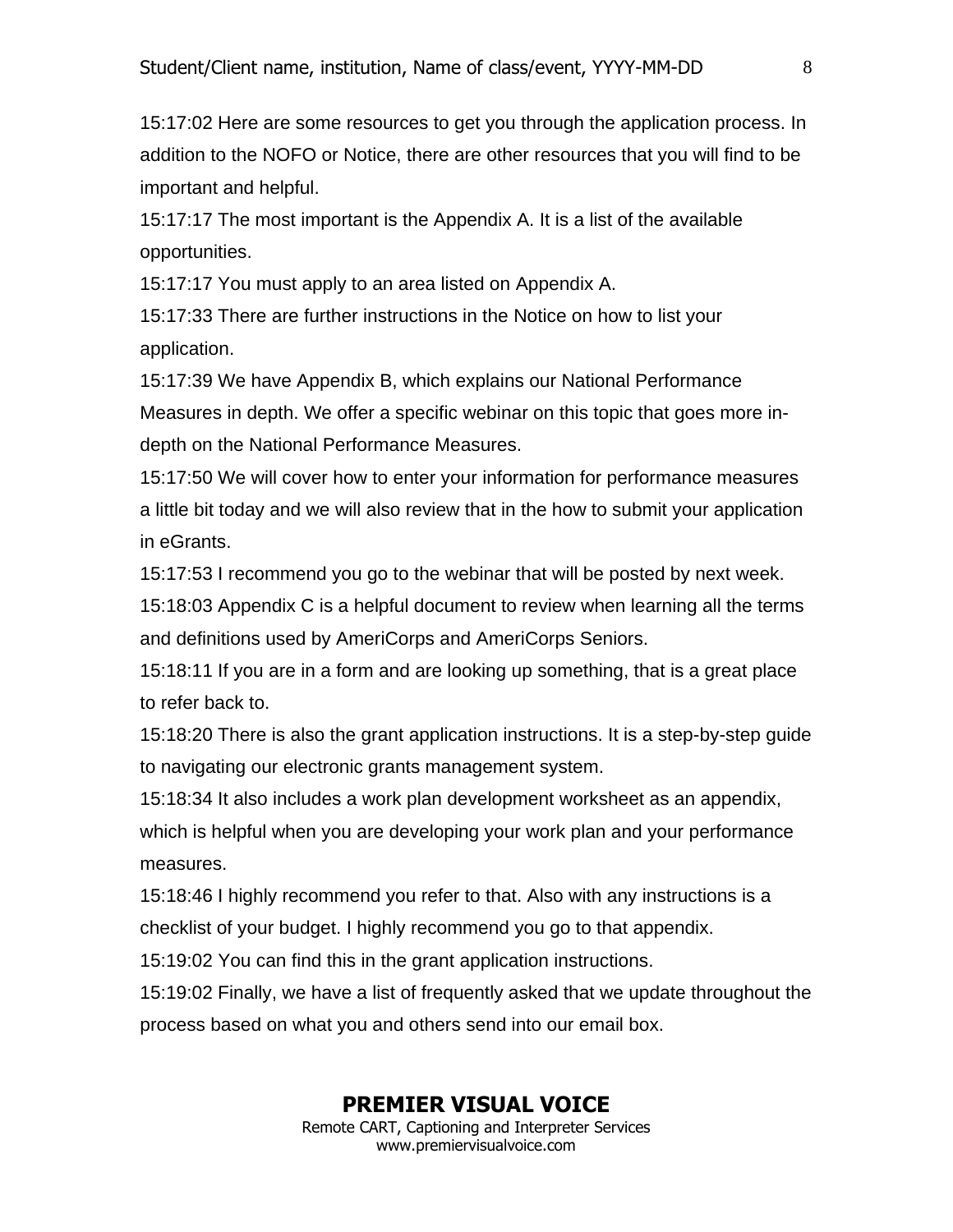15:19:25 All of these resources are available on the AmeriCorps funding opportunity homepage. If you don't get the information you need today and it's not in one of those resources, you can use that additional email box, 2022FGP SCPReplacement@cns.gov.

15:19:29 It's also in the chat box.

15:19:41 As we move forward, we will go over getting to know the senior Foster Grandparent program.

15:19:43 And Senior Companion Program.

15:20:55 >> It looks like there may be an issue with the Zoom servers. I will keep trying to start recording.

15:21:12 >> Okay. Can someone submit a question and see if the Q&A box is working.

15:21:33 Okay. It is working. Thank you, you guys are awesome.

15:21:40 >> Recording in progress.

15:21:45 >> If you have a questions so - it looks like it just started working again.

15:22:02 >> Let's move forward. We will go over the Foster Grandparent program. We also refer to that as FGP.

15:22:13 You may hear me switch between the two. It is the AmeriCorps Seniors Foster Grandparent program.

15:22:21 This program engages older Americans as role models and mentors to help children was special and exceptional needs.

15:22:27 It is all about building support one-on-one relationships between young people in need and older Americans.

15:22:43 It also has an exclusive purpose of engaging older Americans in service at or near the poverty level.

15:22:47 Anyone can be a volunteer, but older Americans who are within 200% poverty line, may receive a small stipend to defray the cost of service.

15:22:54 This is to make sure they get an opportunity to serve that cannot be limited due to those circumstances.

#### **PREMIER VISUAL VOICE**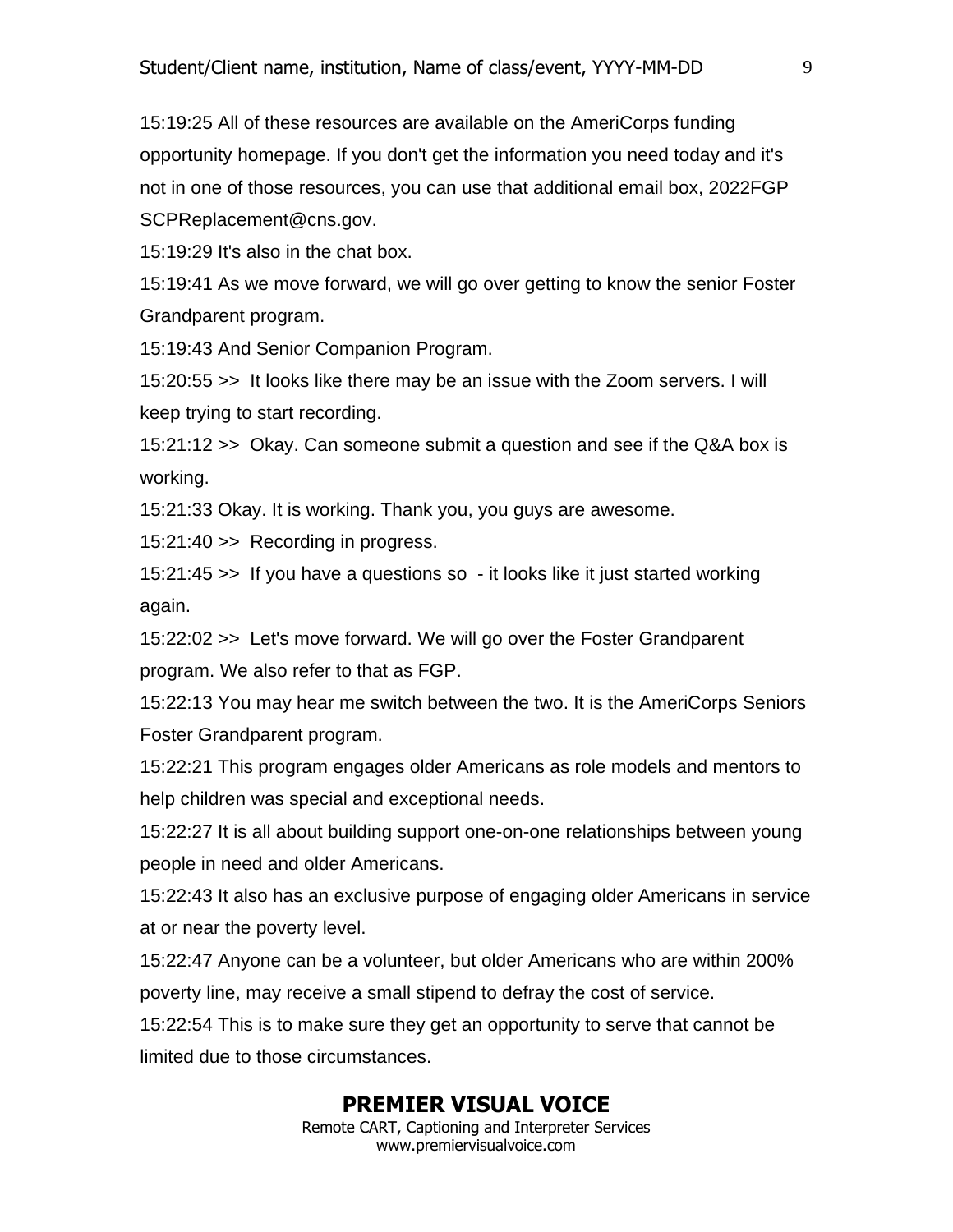15:23:31 It is very similar to the Senior Companion Program, also referred to as SCP, which provides assistance and friendship to adults who have difficulty with daily living tasks, such as shopping or paying bills, helping them remain independent in their homes.

15:23:40 AmeriCorps Seniors volunteers in SCP do things like help with daily chores, drive to doctors appointments. They could provide information to older Americans to help them do things like avoid elder abuse or fraud in the home. 15:23:51 Really serving to make independence a reality.

15:23:51 Again, some of the volunteers may receive a small stipend for their service.

15:23:58 The stipend is three dollars an hour. That is a mandate, it has to be three dollars an hour.

15:24:09 Now that you have gotten a picture in mind, let's get a little more technical. We are now going to spend some time working to specific terms. 15:24:23 There are two key terms that you need to know to really understand

how AmeriCorps Seniors Foster Grandparent and Senior Companion work.

15:24:37 The first is a sponsor which we use synonymous to a grantee.

15:24:37 An organization that receives AmeriCorps Seniors Funding and is legally responsible for the grant funds.

15:24:50 If you submitted an application to this competition, you will need someone to sign that to say yes, I officially accept responsibility for everything I am seeing in the organization that has that authority, that is the sponsor they are legally responsible.

15:25:05 Then there is another set of organization, if you will, called Station-the community partner where AmeriCorps Seniors volunteers in FGP or SCP serve. 15:25:22 Again, volunteer stations are where AmeriCorps Seniors volunteers in the Foster Grandparent and Senior Companion Program serve.

15:25:23 They can be nonprofit organizations, proprietary healthcare facilities, or public agencies.

10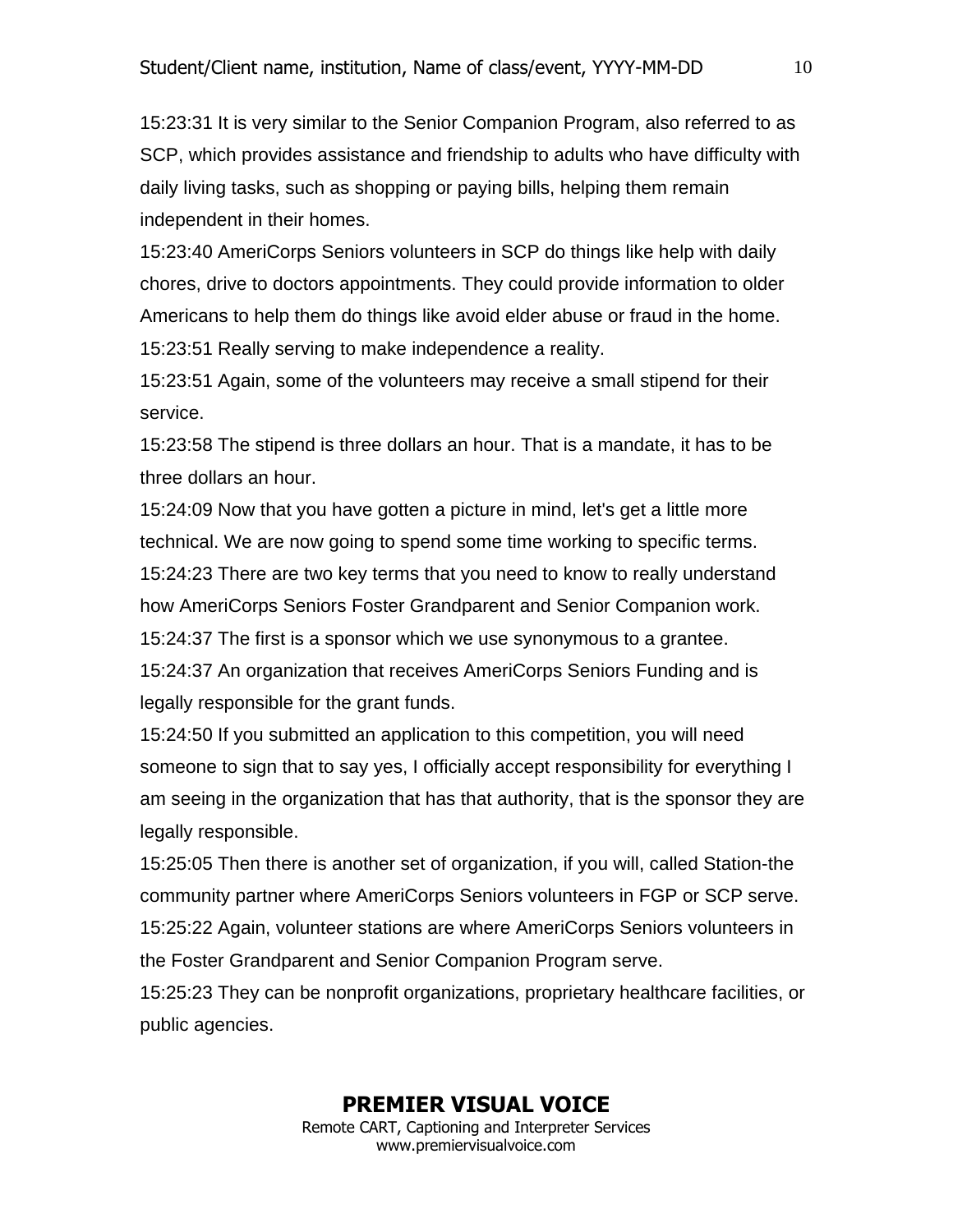15:25:53 Maybe a YMCA or a library. Some organizations may choose to operate like a volunteer matchmaker, recruiting a diverse group of volunteers, placing them at a wide variety of stations.

15:25:53 Others may choose to focus on a couple specific stations. For example, an organization that provides educational programs might choose to focus its efforts and its volunteers on education within specific schools that serve as stations.

15:26:10 Your sponsor organization can also serve as an AmeriCorps Seniors volunteers station. You can have volunteers serving your own program if you are the organization applying for funds.

15:26:10 The relationship between sponsors and stations is formalized in a memoranda of understanding.

15:26:23 AmeriCorps Seniors sponsors formally work with volunteer stations under a signed MOU and your project would assign AmeriCorps Seniors volunteers to that particular volunteer station.

15:26:56 What that really means is you have the grantee or the sponsor that is receiving the funds you have got stations out there in the community, the grantee provides the management of the grant and the volunteers and the station provides on-site supervision and management and also some performance data back to the grantee.

15:27:05 So that they can answer back to us and AmeriCorps, that is all formalized in the memorandum of understanding.

15:27:32 Again, so us here at AmeriCorps, the Agency, and AmeriCorps Seniors, we provide funds to that sponsoring organization, the grantee that then becomes legally responsible for managing the grant, they go out and recruit volunteers in the community and they place them at community stations.

15:28:02 I really like this image. Now that you know more about the AmeriCorps Seniors Foster Grandparent and Senior Companion Program, you have probably already realized some of the benefits that AmeriCorps Seniors could bring to your organization if you are awarded a grant through this competition.

#### **PREMIER VISUAL VOICE**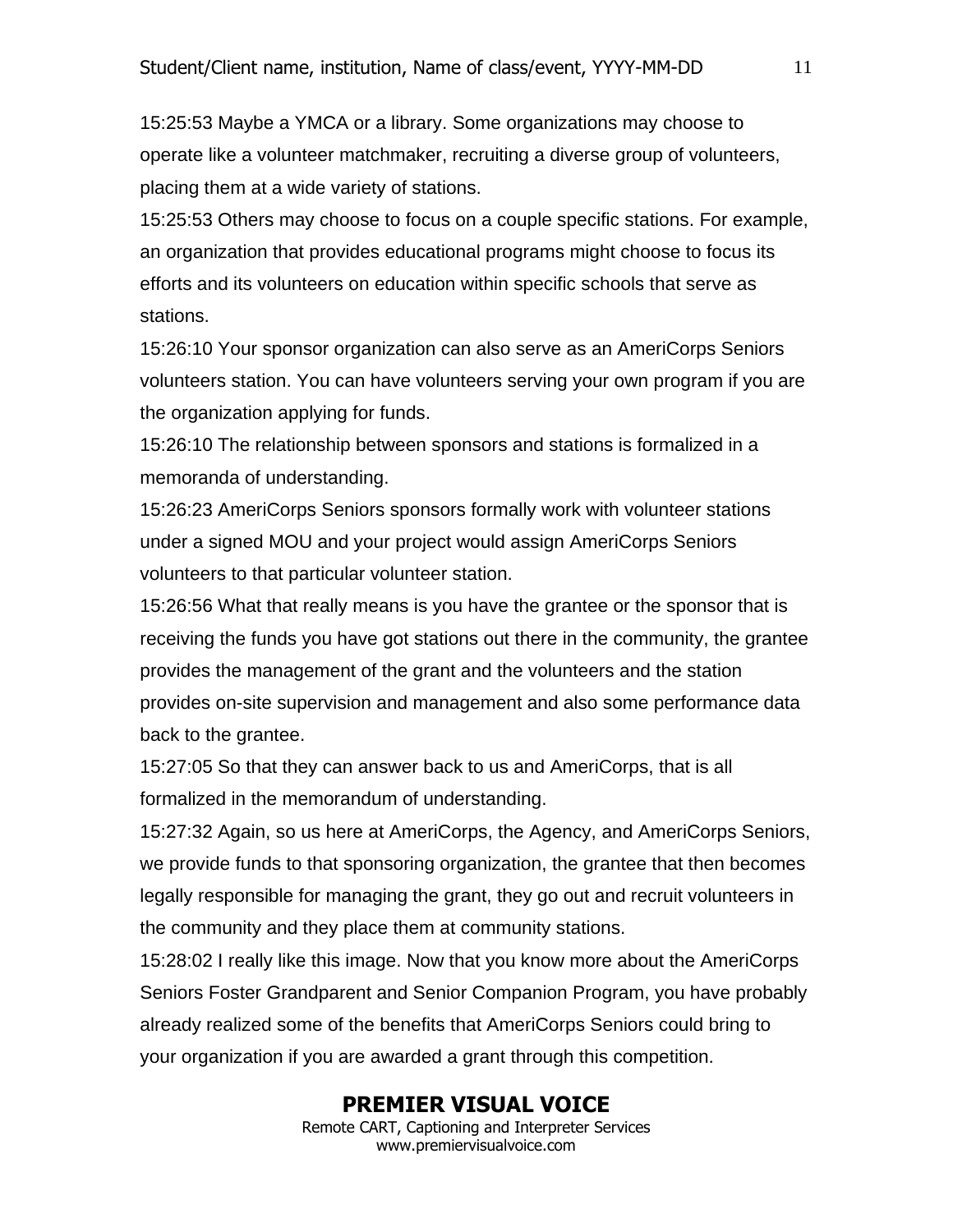15:28:02 AmeriCorps Seniors volunteers can be used to build the capacity of your organization through their service.

15:28:27 Your organization would become part of the larger AmeriCorps Seniors and National Service network. Your AmeriCorps Seniors Foster Grandparent or Senior Companion project would strengthen other organizations in your community and throughout the service area.

15:28:32 Finally, your award would demonstrate that your application was strong enough to be awarded through a somewhat competitive grant process.

15:28:45 These are federal programs. What that means is that the funds come with a basket of rules and regulations.

15:28:51 This is not meant to be an in-depth description of all the rules and regulations.

15:29:00 This is just meant to indicate some things you are going to need to familiarize yourself with if you are interested in applying for these programs. 15:29:19 I will go over these briefly, but I really need to stress that these are not meant to be all-inclusive. If you want to learn more, come back to our webinars later where we will talk about them more in-depth, and we will also point you to more resources for you to look at.

15:29:25 Some of the trainings may have already happened, so I recommend you watch the recordings, as well.

15:29:40 For each program has a specific kind of assignment in mind and those are one-on-one supportive relationships.

15:30:01 As an example, it means a Foster Grandparent volunteer should be working with one or two or three specific children in need of some kind of special support and generally not doing a broad-based teacher aide activity.

15:30:04 Cleaning up a classroom or that kind of thing. Again, it's a one-to-one relationship with the children, not a teacher aide.

15:30:14 That is not what AmeriCorps Seniors volunteer will be doing.

15:30:19 All volunteers need to go through the specific criminal history check. There is more information in the NOFO.

#### **PREMIER VISUAL VOICE**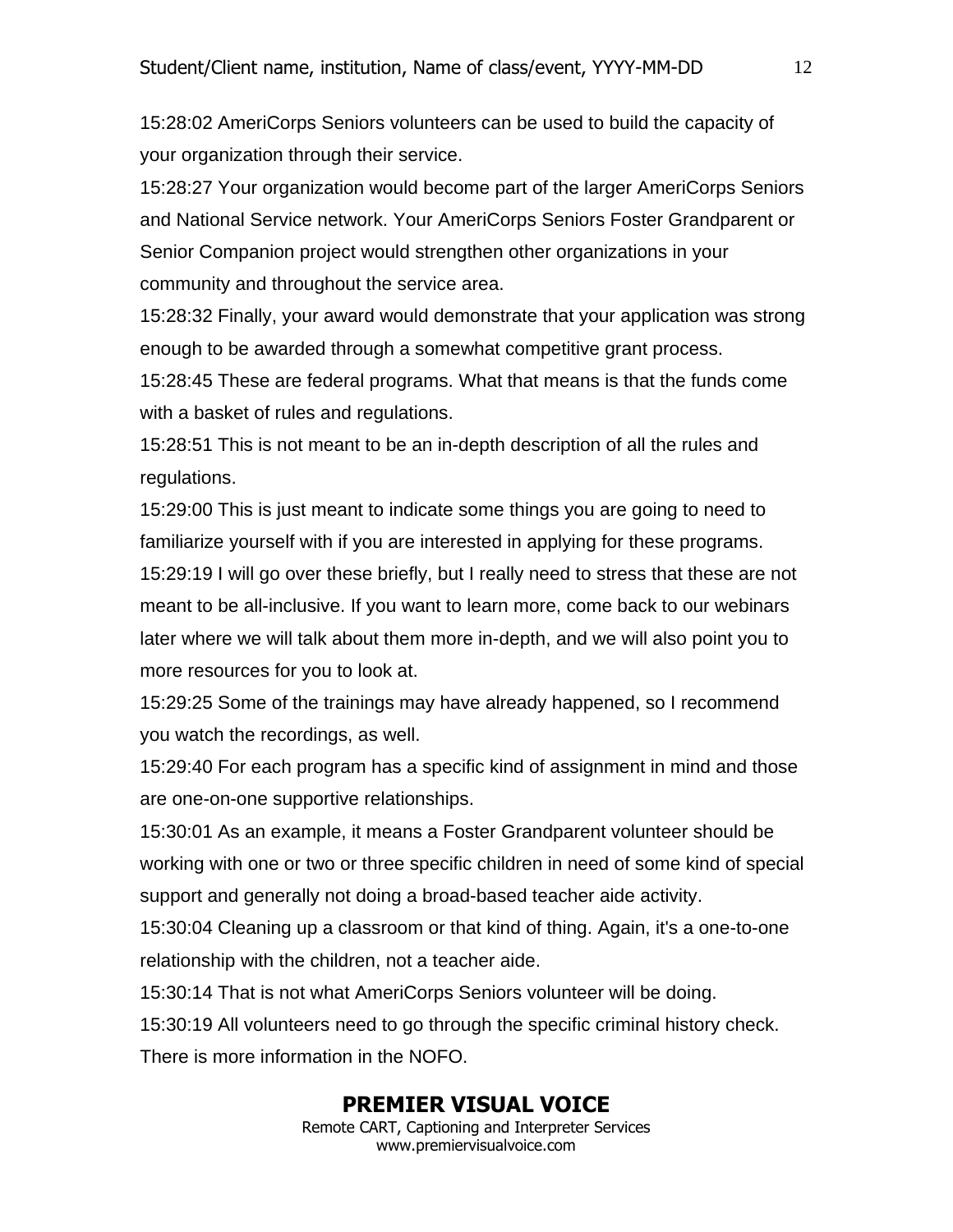15:30:23 Just keep in mind so you can include it within your budget.

15:30:31 Again, the Criminal History Check cost is required, so please review that in the Notice. There are minimum and maximum amounts of service weekly or hourly.

15:30:38 That is also listed within the Notice. It is between 5 to 40 hours. 15:30:53 Or it could be 260 to 2080 for annual.

15:30:54 All grantees must measure their performance according to a certain set of performance measures you can find in Appendix B.

15:31:08 That is Appendix B to the Notice. And you can attend next week's session. You can find that on the Funding of Opportunity page.

15:31:38 Because these programs come with a stipend for volunteers, you have to manage the stipend expenditures carefully over the course of the year, and you have to provide a certain amount of preservice orientation or training.

15:31:38 Finally, this might be familiar to those of you who have federal grants, but you must use the funds in a way that is reasonable, allowable, allocable, and necessary.

15:31:49 You want to reference the 2 CFR 200, the Code of Federal Regulations for more details.

15:32:18 There is also a match associated with these grants. In terms of rules and regulations, this is not all the homework you will need to do, but it is a general reminder that says before you apply to the program, you want to read through all the regulations and make sure it makes sense with you and aligns with your vision.

15:32:31 We think they have a tremendous power to affect communities. We also want to make sure people go into this with eyes wide open and make sure it meets your vision.

15:33:04 There is a match requirement. Which is 10%. An example is if for only apply for \$260,000 required nonfederal share would be taking that amount that they are requesting divided by .09 and that gives them minus the \$260,000.

#### **PREMIER VISUAL VOICE**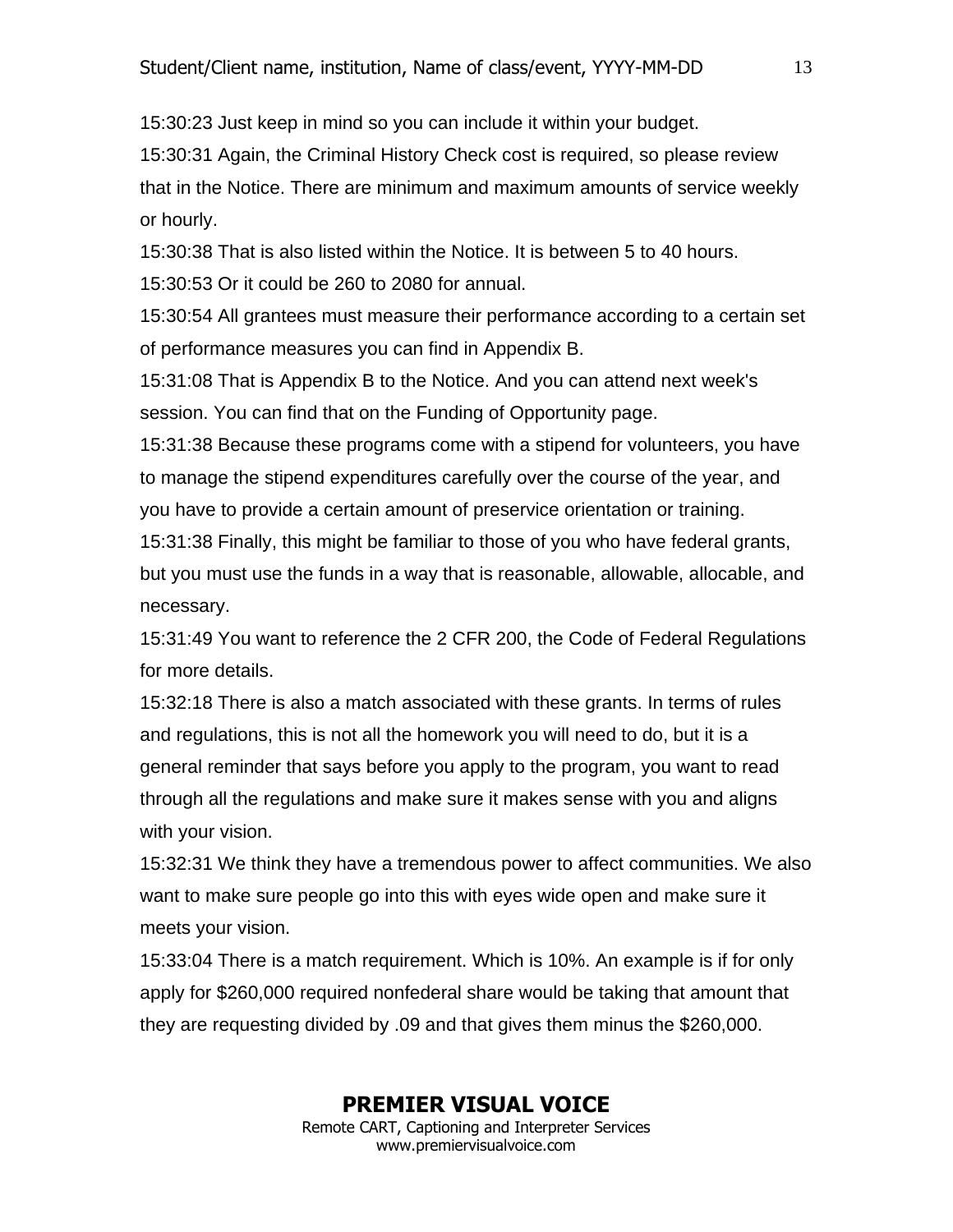15:33:08 Their match requirement also referred to as required nonfederal share would be \$28,889.

15:33:20 The match requirement is 10%. I highly recommend going to the Notice and reviewing the match section.

15:33:48 The project period for grants for this opportunity is for three years. AmeriCorps generally funds one year of the three year award at first.

Organizations are then eligible for continuation funding for years two and three, as long as they demonstrate satisfactory performance.

15:34:05 That indicates the grant is on track to achieve the proposed performance measures at the end of the year three.

15:34:12 Demonstrates the capacity to manage the grant, are in compliance with grant requirements. This includes terms and conditions of the grant, requirement for biannual reporting of performance measures and securing the required nonfederal share of the budget.

15:34:26 And the availability of congressional appropriations. After three years, the grants may be renewed, it's a noncompetitive process pending appropriation and satisfactory performance.

15:35:01 If awarded for the fiscal year of 2022, that would be the initial year. That would lead to the continuation process from Year 2 to Year 3. That is a continuation award, depending on how you demonstrate.

15:35:17 Spending your money properly, so you start with the initial year and then continuation, Year 2 and Year 3 becomes a continuation.

15:35:23 Clicking forward against the renewal process. It is a noncompetitive application.

15:35:43 And that you will have the two continuation Year 2, Year 3, and again 2028 would be --.

15:36:04 AmeriCorps Seniors Serve- Share is a page in which you can share with volunteers, but also learn more from a volunteer perspective about AmeriCorps seniors programs.

### **PREMIER VISUAL VOICE**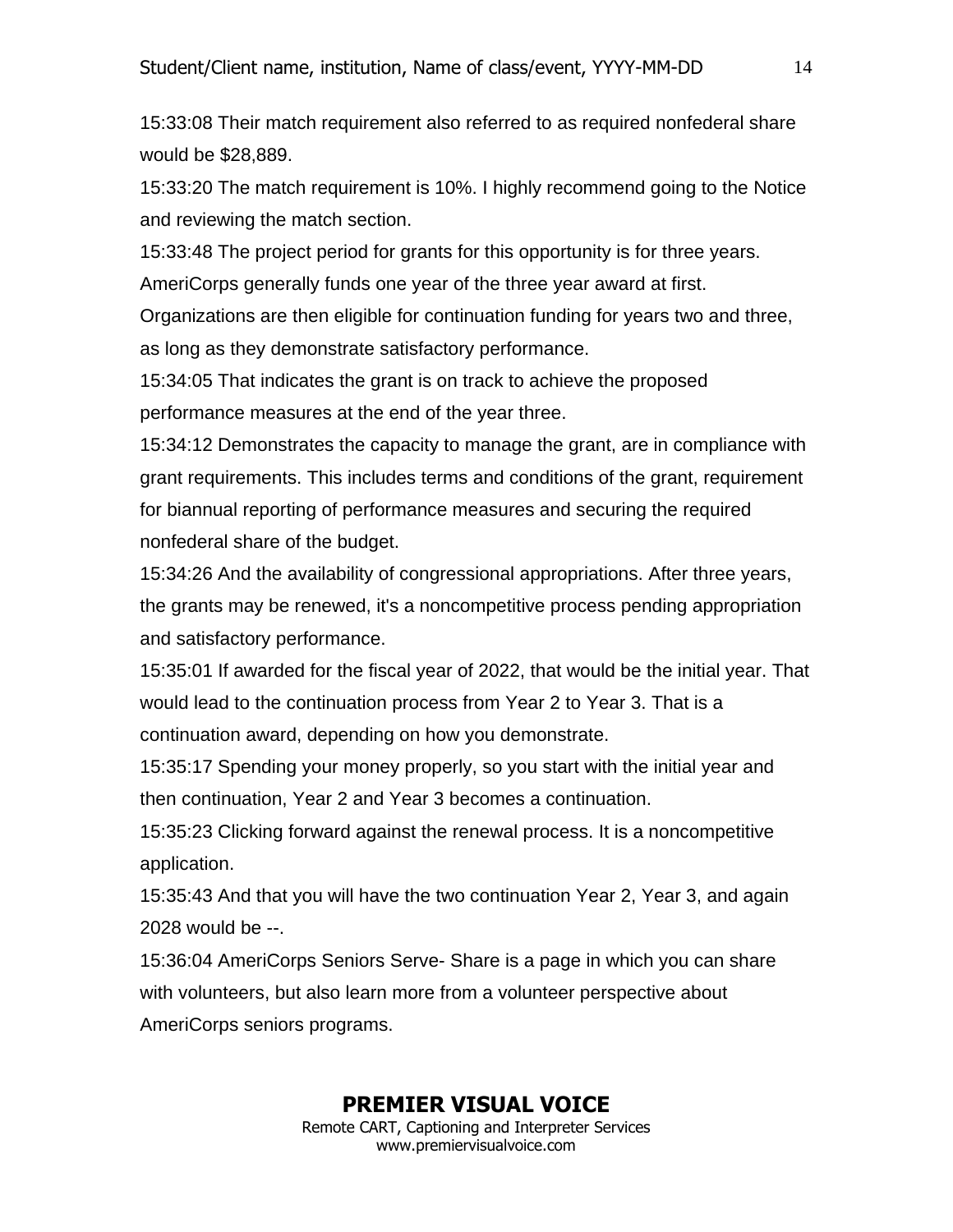15:36:11 I highly recommend that you visit that page or if you are applying for the Senior Companion, check out that page as well.

15:36:27 Also on the AmeriCorps website we have the grantee and sponsor page. That is a one-stop shop for any grantees.

15:36:31 That is a public page where we post information like criminal history checks, how to complete your report, each program has their own page, as well. 15:36:40 You can select either Foster Grandparent, Senior Companion or any other program we have and review the documents.

15:36:46 We have handbooks, how to do your performance measure and things like that.

15:36:51 These are great places to start to learn more about the programs.

15:37:04 We also have a report on National Service in your state. It provides state-by-state information.

15:37:10 You can choose a state that you are applying for and view the full report of the services that are happening in that area.

15:37:22 The ECFR.gov website has all the regulations, particularly as they relate to the Foster Grandparent.

15:37:35 That is CFR 2552.

15:37:43 Or for Senior Companion 45 CFR 2551.

15:37:54 And Foster Grandparent.

15:37:58 I will put that in the Chat because I don't think that was clear.

15:38:11 There you go. Those boxes are helpful when you want to dive in deeper and learn about the program.

15:38:11 Let's do a quick poll.

15:38:28 Which of these reasons for applying for AmeriCorps Seniors FGP/SCP grant is more important to you?

15:38:40 Furthering my organization's mission, helping older Americans,

leveraging the power of volunteers, building our capacity, joining Education

network organizations, strengthening other public and nonprofit agencies, or demonstrating competitive programming.

# **PREMIER VISUAL VOICE**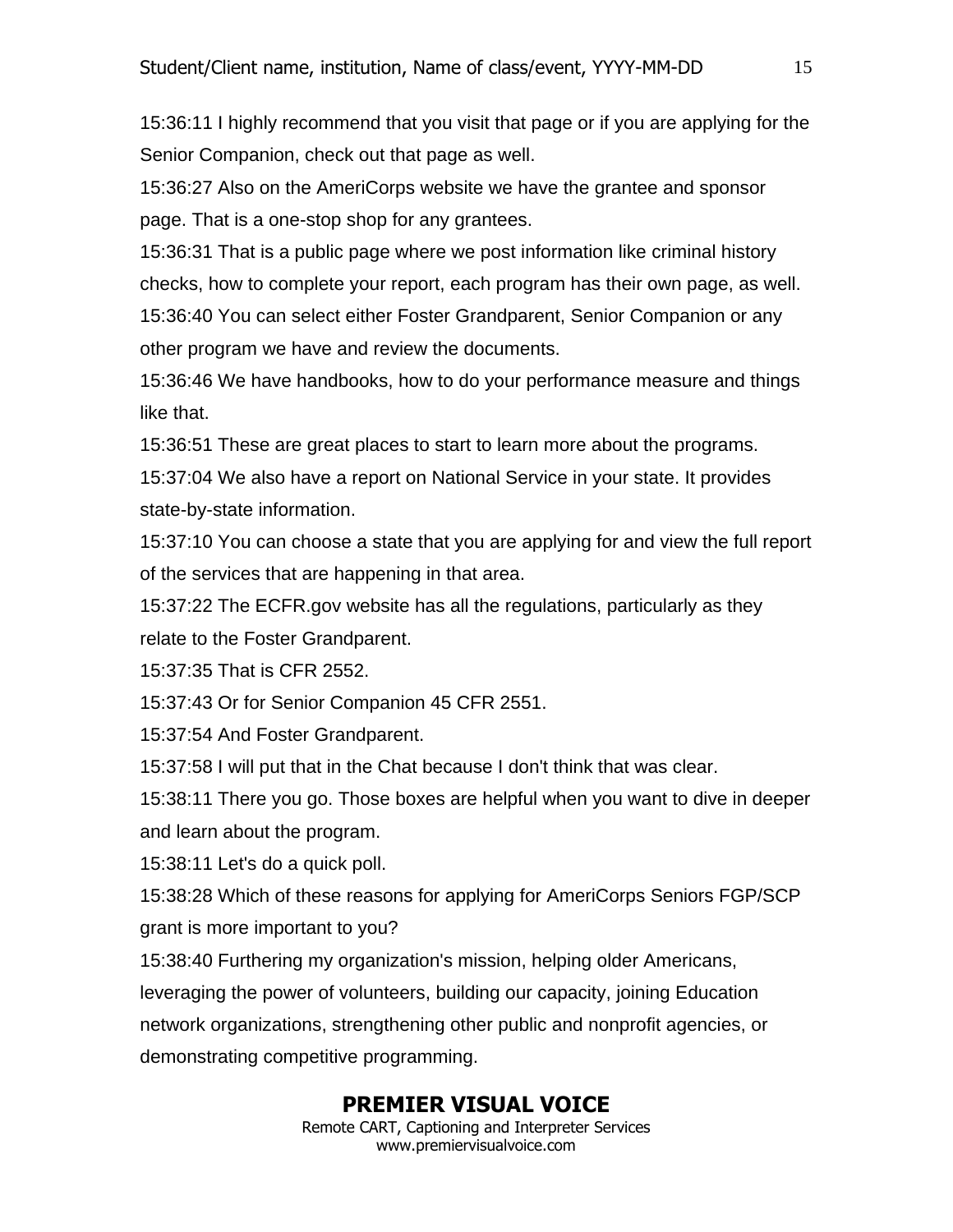15:39:36 Let's go to the next one. If I am awarded and AmeriCorps Seniors SCP grant, I am likely to have volunteers primarily serve in programs managed by sponsor, or primarily place volunteers in service opportunities and organizations. 15:39:38 Have roughly an equal mix of the two options, not sure.

15:39:57 It looks like we have quite a bit sponsor.

15:40:10 Having the volunteer-couple people wanting to share, and a couple people wanting to do a mix. That is awesome.

15:40:24 What to do next. Let's talk about how you can get started with your application.

15:40:36 Will go through a quick checklist. The first thing is to find the geographical service area you are interested in serving on Appendix A.

15:40:42 Both the country as well as the actual Appendix A.

15:40:51 You will look at Appendix A and think about the capacity of your

organization and what you feel is feasible for service.

15:40:55 You will also think about the VSY's.

15:41:04 What is unique about this particular opportunity is that you can design your own program.

15:41:12 You are proposing to us what you want to serve within the confines of our rules and regulations.

15:41:29 Let's talk about what a VSY's. A VSY is a Volunteer Service Year.

15:41:31 It is a way to count volunteer hours, particularly stipended volunteer hours.

15:41:52 One VSY is equal to 1044 stipended hours. There are 1044 hours in a VSY, Volunteer Service Year.

15:41:58 That number comes from an estimate of what a volunteer would serve if they served 20 hours per week, every week of the year, for 52.2 weeks.

15:41:58 Let's do a simple example.

15:42:13 So using the formula of 52.2 weeks at 20 hours per week, one VSY would equal 1044.

15:42:18 10 VSI's equals how many hours?

# **PREMIER VISUAL VOICE**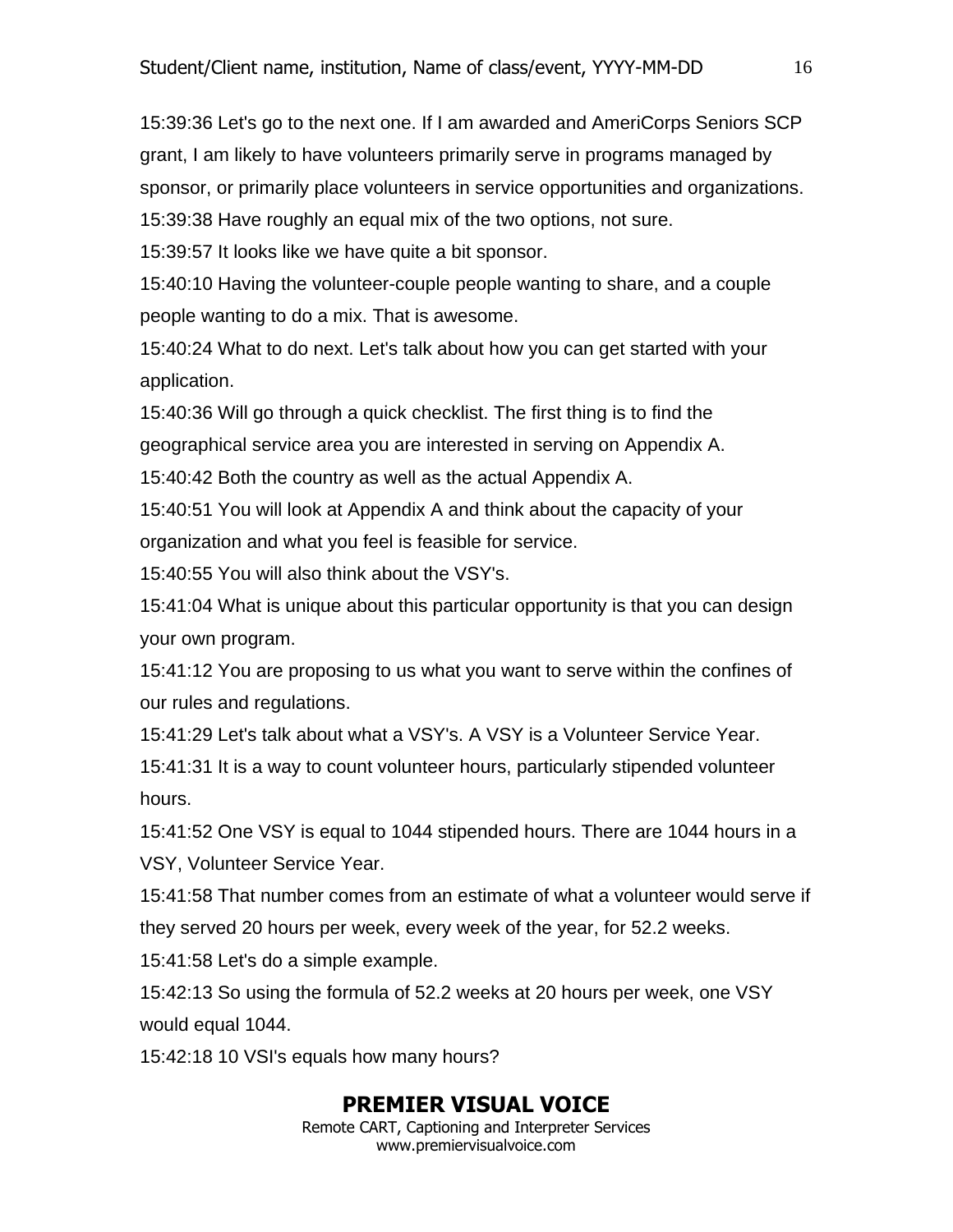15:42:21 In the Chat can you tell me how many hours it would be.

15:42:34 I'd like to see at least two answers in the Chat.

15:42:52 There is the first one. Does anyone want to challenge this answer?

15:43:13 That is correct. Thank you. The answer is 10,440. Just multiply 1044×10. Thank you so much.

15:43:34 So you can take a look at Appendix A and all of the open counties in your state and you get to propose what you will serve.

15:43:44 Applicants must propose to serve one or more open geographic areas in their application. For example, if you were in a fictional state of Verona, you propose to serve Montague County.

15:43:47 Or you proposed to serve Montague and Capulet counties.

15:44:10 You get to propose the funding amount that would best allow you to meet the needs of your respective Geographic Service areas.

15:44:14 Regardless of the funding request, all applicants are required to follow the calculation of one VSY for every \$6500 in their funding request.

15:44:21 You will see that one for every \$6500.

15:44:31 You will hear me talk about this \$6500 and what that means for performance measures in sessions later.

15:44:34 As well as how to submit your application.

15:44:39 That is just \$6500 per Volunteer Service Year.

15:44:52 I know some people like to start from total federal funding, they want to request and then trickle down to total VSY's.

15:45:03 I like to think in the opposite manner. Back to our proposed Geographic Service area of Montague and Capulet counties.

15:45:09 Let's say, I think in order to meet our community needs, I'm going to need 40 VSY's.

15:45:26 40 VSY multiplied by the \$6500 gives us the maximum amount we can request, which is \$260,000.

15:46:01 So what do you do next? We talked about determining your Geographic Service area using Appendix A and the VSY's.

# **PREMIER VISUAL VOICE**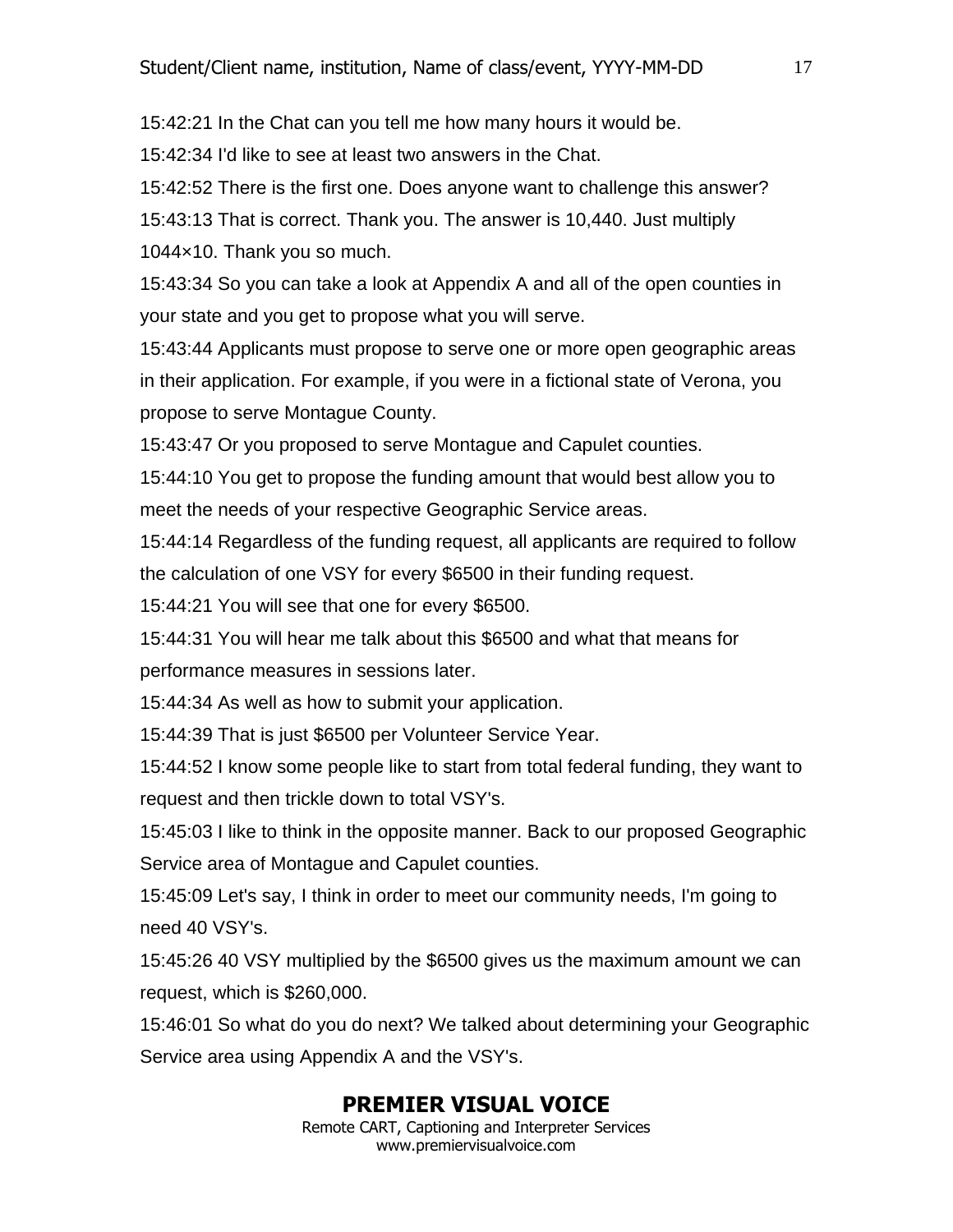15:46:01 Next, you want to review the Notice of Funding Opportunity in depth, your blueprint to the competition.

15:46:01 Again, this will help you understand what AmeriCorps Seniors is looking for in this opportunity.

15:46:15 What makes a good application. The evaluation criteria, these are the same things that AmeriCorps, the agency will use to evaluate your applications, that is what you should be using.

15:46:15 That is not all you should pay attention to and the Notice of Funding Opportunity, of course.

15:46:19 You should read it through. But know it is an incredible important document.

15:46:32 When you are actually putting your application together, we recommend using a word processing program like Microsoft Word or Google Docs.

15:46:32 Your application has to be submitted in something called eGrants.

15:46:45 You can find more information in the NOFO. It is an online tool and it is a little clunky for drafting.

15:46:50 It is not meant for drafting in this wordprocessing document.

15:46:54 That's why we recommend you use Word so you can edit and review your information.

15:47:08 That includes your performance measures. As you'll see when you start to look at the application, we request performance evaluation in a work plan.

15:47:17 It's kind of like a table for those of you familiar with a logical framework, it's based on that model.

15:47:36 We have a template that you can use, you can cut and paste from the grant application and then cut and paste them into the eGrants system.

15:47:40 Speaking of eGrants, our electronic grants management software, you need to create an account for eGrants. Make sure you do that.

15:47:55 Your authorized representative, the individual legally authorized to bind your organization in an agreement-very often it will be the Executive Director or someone at that level will need to actually certify the application.

#### **PREMIER VISUAL VOICE**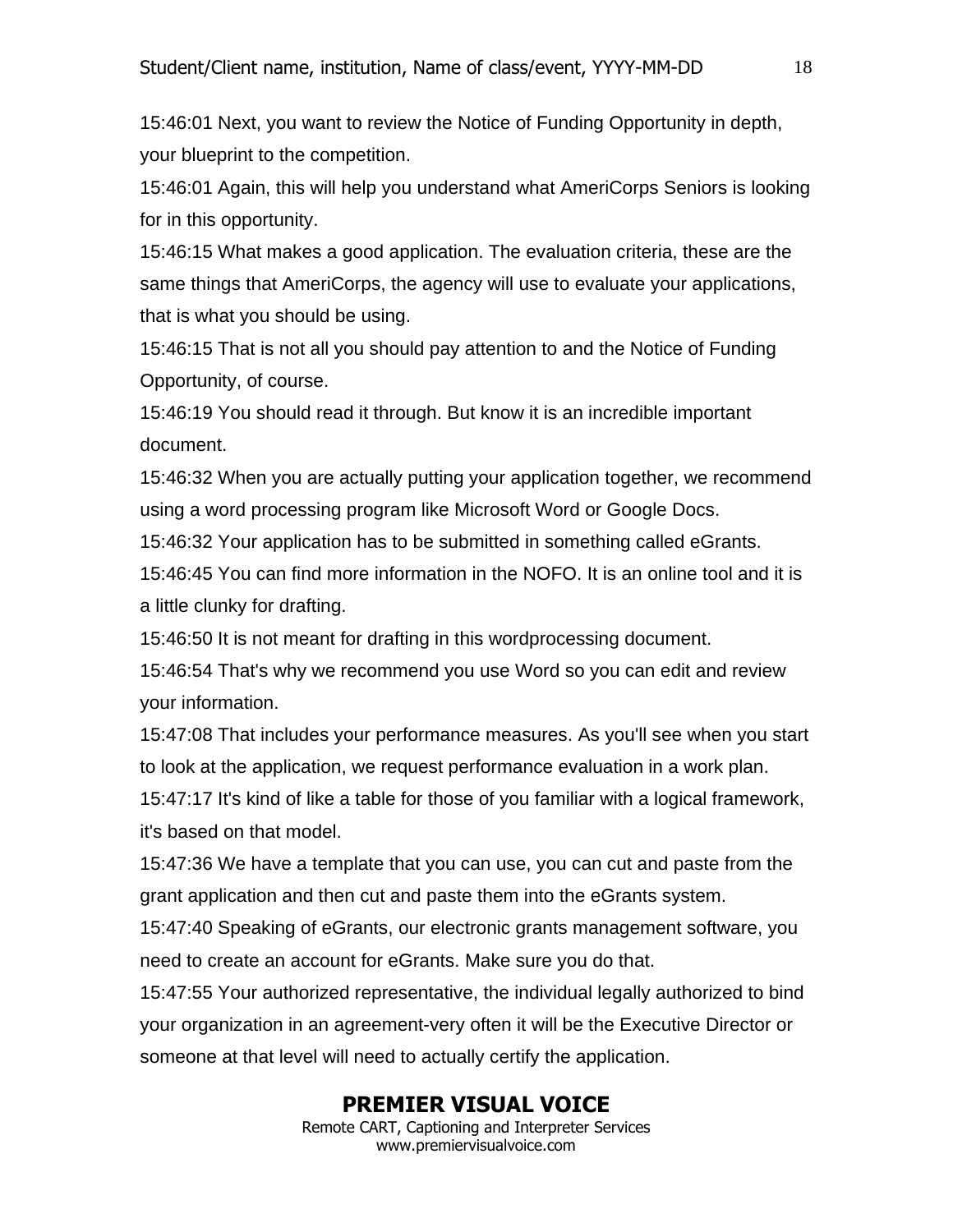15:48:02 Instructions for this can be found within the grant application instructions.

15:48:17 There are a couple administrative steps you will need to take, such as registering in SAM and request a DUNS number, if you don't have one already. 15:48:17 They are easy to miss and you don't want to wait until the last minute to get that done.

15:48:27 Not terribly labor-intensive, but important, nonetheless.

15:48:27 That brings us to the last recommendation, please plan to submit your application early.

15:48:35 We recommend at least 10 days in advance. If that is not realistic, just do what you can.

15:48:46 You do not want to submit your application on February 3, right at 4:45. 15:48:54 You can run into an issue with the system and make you late and not eligible for the opportunity.

15:49:04 We do have a hotline for help if you run into any technical glitches. You will need to do these things, like check your word count, fill out budget information, performance measures, all of these things can take time.

15:49:21 You want to go ahead and be ahead of the game and submit your application early.

15:49:21 I really can't stress enough, you don't want to be in eGrants at 4:59 EST on February 3 and trying to submit your application.

15:49:37 Do it early!. I would like to show you a video that highlights our AmeriCorps Seniors program, including the Foster Grandparent program in Montana.

15:53:15 >> Video playing.

15:53:31 >> Awesome, we love you and on that uplifting note, that shows the real impact of our volunteers in their community.

15:53:50 Now we show what webinars are still to come. We will repeat this webinar on January 6. And then we also have the National Performance Measure on January 19.

#### **PREMIER VISUAL VOICE**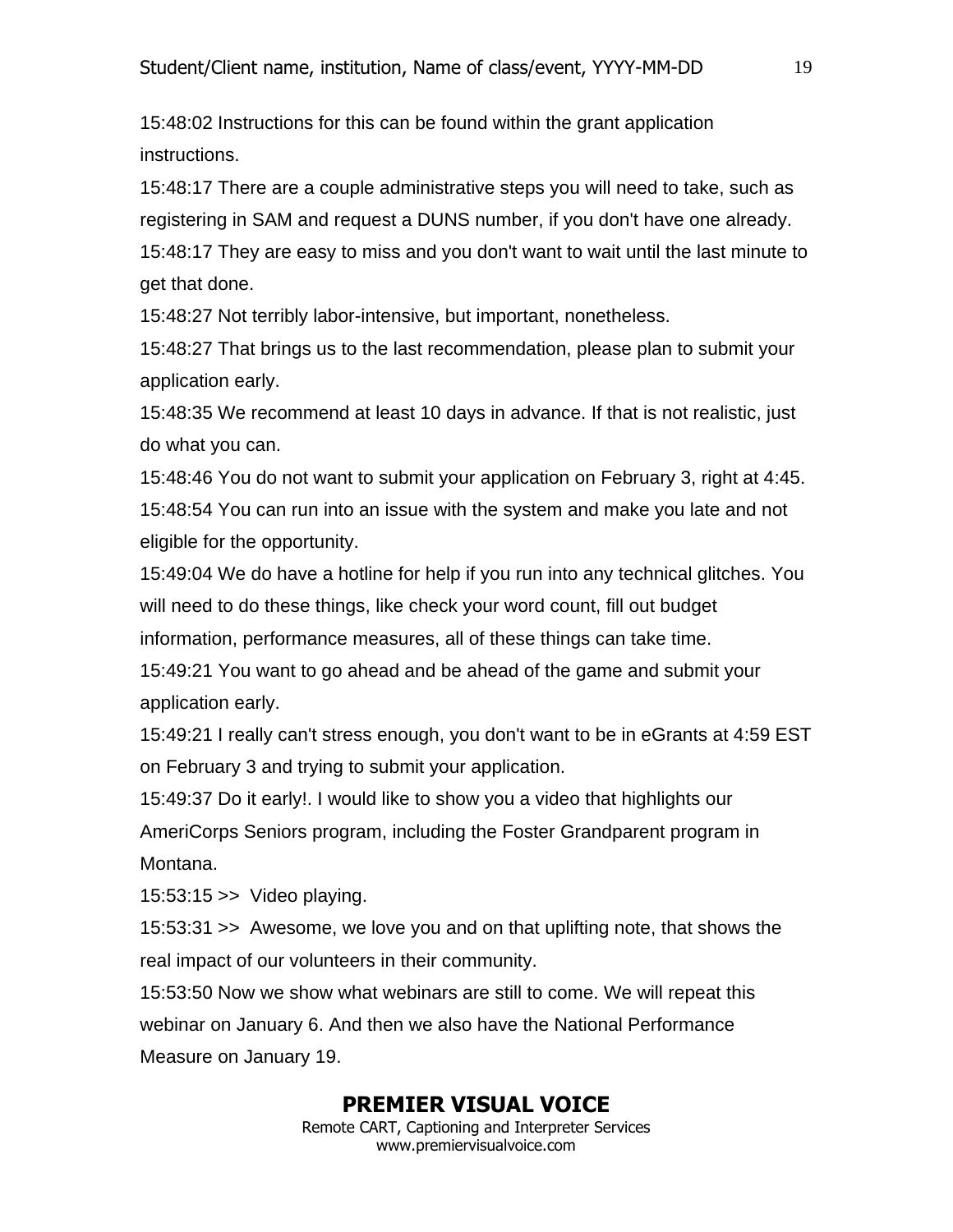15:53:56 If you have not attended those or you have a question, we recommend that you attend those webinars.

15:54:06 We have introduction to AmeriCorps programs, the Tour of the Notice, as well as submitting your application.

15:54:15 Once I have the recordings from the earlier weeks webinar, that will be posted on the website.

15:54:20 Best Practices in Budget Development is already posted.

15:54:41 We hope you can access those. Moving into questions. We do have polls, but if you have any questions, please feel free to put them in the Q&A box. 15:54:54 The first question we have is, how helpful did you find this webinar? Very helpful, somewhat helpful, not helpful.

15:54:58 The second, how likely are you to apply for a grant in this competition? 15:54:58 Very likely, likely, not likely.

15:55:30 Don't forget to put any questions you may have. I see that someone said they were somewhat helpful.

15:55:30 If you have questions, please feel free to put them in the Chat.

15:55:36 I'm sorry, not the Chat, the Q&A box.

15:56:25 Okay. If we don't have any questions, we do not want to hold anyone up from anything else.

15:56:28 We can end this early. Even if it's just a couple minutes, thank you so much for attending and your interest in these programs.

15:56:36 We really value them.

15:56:43 We really hope to see your applications come in. Thank you so much for attending today.

15:56:55 There's a question. Are the locations requesting more than once a year?

15:57:10 For the replacement opportunity, we only open up this opportunity based on areas that have relinquishment.

15:57:17 Particularly for the Foster Grandparent Companion program.

# **PREMIER VISUAL VOICE**